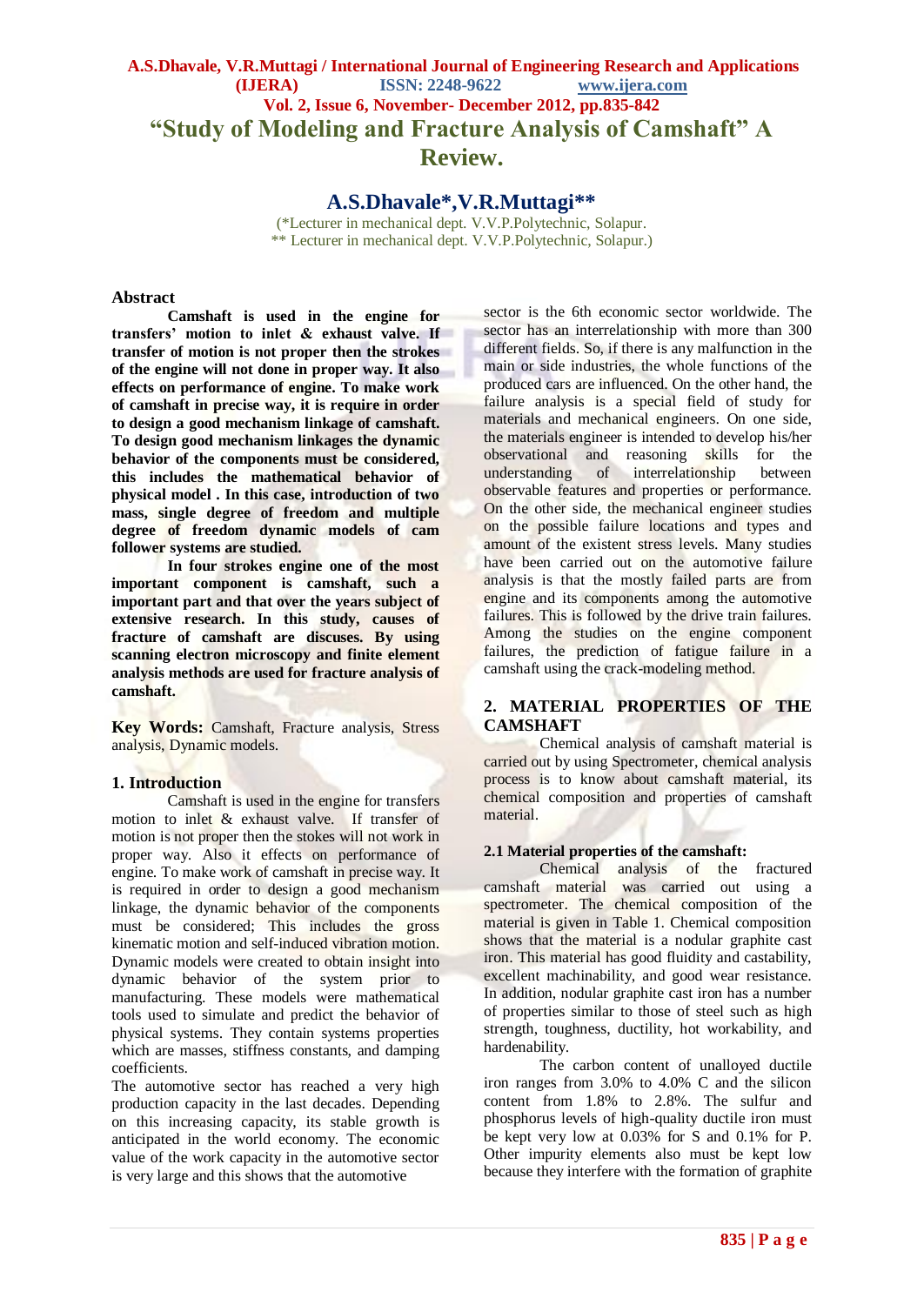# **A.S.Dhavale, V.R.Muttagi / International Journal of Engineering Research and Applications (IJERA) ISSN: 2248-9622 www.ijera.com**

# **Vol. 2, Issue 6, November- December 2012, pp.835-842**

nodules in ductile cast iron. The spherical nodules in ductile cast iron are formed during the solidification of the molten iron, because the sulfur and oxygen levels in the iron are reduced to very low levels by adding magnesium to the metal just before it is cast. The magnesium reacts with sulfur and oxygen so that these elements cannot interfere with the formation of the spherical-like nodules.

The average hardness of the cross-section is obtained as 23.1 HRC while the average surface hardness values of heat treated regions are obtained as 56.1 HRC. The mechanical properties for the nodular cast iron having similar chemical composition and microstructure are given approximately as 450 MPa for yield strength and 550 MPa for ultimate strength. Some metallographic studies are carried out to determine the microstructure. As can be seen, there is a good nodularity of the graphite in a ferritic–pearlitic matrix structure. Chemical analysis of the camshaft material $^{[1]}$ 

|  |  | Table 1. Chemical Composition of Material <sup>[1]</sup> |  |  |
|--|--|----------------------------------------------------------|--|--|
|--|--|----------------------------------------------------------|--|--|

| Composition    |                |
|----------------|----------------|
| $(wt\% )$      |                |
|                |                |
| Fe             | <b>Balance</b> |
| $\overline{C}$ | 3.42           |
| Si             | 2.33           |
| Mn             | 0.296          |
| Mo             | 0.010          |
| Ni             | 0.038          |
| Al             | 0.010          |
| Cu             | 0.518          |
| Ti             | 0.028          |
| Mg             | 0.026          |
| S              | 0.009          |
| $\overline{P}$ | 0              |

In next chapter discussion of fracture analysis, fracture mechanics, fracture strength is carried out and also discuss about types of fractures & crack separation of modes of material.

# **3. FRACTURE ANALYSIS**

Fracture is separation of an object in to two or more pieces under the action of stress. Fracture reduces strength of an object, to study the fracture analysis study of fracture mechanics, fracture strength, types of fractures is important. Crack separation modes study is required to know about behavior of separation of material.

## **3.1 Fracture analysis:**

Fracture analysis is an important process in many branches of manufacturing, such as the electronics, medical, aerospace industries, where it is a vital tool used to determine the cause of a failure in order to keep it from recurring.

- Failure Analysis of Electronic Devices
- Failure Analysis of Medical Devices
- Failure Analysis of Ceramics and Plastics
- Metallurgical Failure Analysis

 A fracture is the local separation of an object or material into two, or more, pieces under the action o[f stress.](http://en.wikipedia.org/wiki/Stress_(physics))

• The word fracture is often applied to [bones](http://en.wikipedia.org/wiki/Bone) of living creatures, or t[o crystals](http://en.wikipedia.org/wiki/Crystal) or crystalline materials, such as [gemstones](http://en.wikipedia.org/wiki/Gemstone) or [metal.](http://en.wikipedia.org/wiki/Metal) Sometimes, in crystalline materials, individual crystals fracture without the body actually separating into two or more pieces. Depending on the substance which is fractured, a fracture reduces [strength](http://en.wikipedia.org/wiki/Strength_of_materials) or inhibits [transmission](http://en.wikipedia.org/wiki/Transmission_(telecommunications)) of [light.](http://en.wikipedia.org/wiki/Light) A detailed understanding of how fracture occurs in materials may be assisted by the study o[f fracture mechanics.](http://en.wikipedia.org/wiki/Fracture_mechanics)<sup>[3]</sup>

## **3.2 [Fracture mechanics](http://en.wikipedia.org/wiki/Fracture_mechanics)**:

Fracture mechanics is the field of [mechanics](http://en.wikipedia.org/wiki/Mechanics) concerned with the study of the propagation of cracks in materials. It uses methods of analytical [solid mechanics](http://en.wikipedia.org/wiki/Solid_mechanics) to calculate the driving force on a crack and those of experimental solid mechanics to characterize the material's resistance to [fracture.](http://en.wikipedia.org/wiki/Fracture) Fracture mechanics is an important tool in improving the mechanical performance of materials and components. It applies the [physics](http://en.wikipedia.org/wiki/Physics) of [stress](http://en.wikipedia.org/wiki/Stress_(physics)) and [strain,](http://en.wikipedia.org/wiki/Strain_(materials_science)) in particular the theories of [elasticity](http://en.wikipedia.org/wiki/Elasticity_(physics)) and [plasticity.](http://en.wikipedia.org/wiki/Plasticity_(physics))<sup>[3]</sup>

## **3.3. Fracture strength:**

Fracture strength, also known as breaking strength, is the stress at which a specimen fails via fracture. This is usually determined for a given specimen by a [tensile test,](http://en.wikipedia.org/wiki/Tensile_test) which charts the [stress](http://en.wikipedia.org/wiki/Stress-strain_curve)[strain curve.](http://en.wikipedia.org/wiki/Stress-strain_curve) The final recorded point is the fracture strength.

[Ductile](http://en.wikipedia.org/wiki/Ductile) materials have fracture strength lower than the [ultimate tensile strength](http://en.wikipedia.org/wiki/Ultimate_tensile_strength) where as in [brittle](http://en.wikipedia.org/wiki/Brittle) materials the fracture strength is equivalent to the [ultimate tensile strength.](http://en.wikipedia.org/wiki/Ultimate_tensile_strength) If a ductile material reaches its ultimate tensile strength in a loadcontrolled situation, it will continue to deform, with no additional load application, until it [ruptures.](http://en.wikipedia.org/wiki/Rupture_(engineering)) However, if the loading is displacement-controlled, the deformation of the material may relieve the load, preventing rupture.<sup>[3]</sup>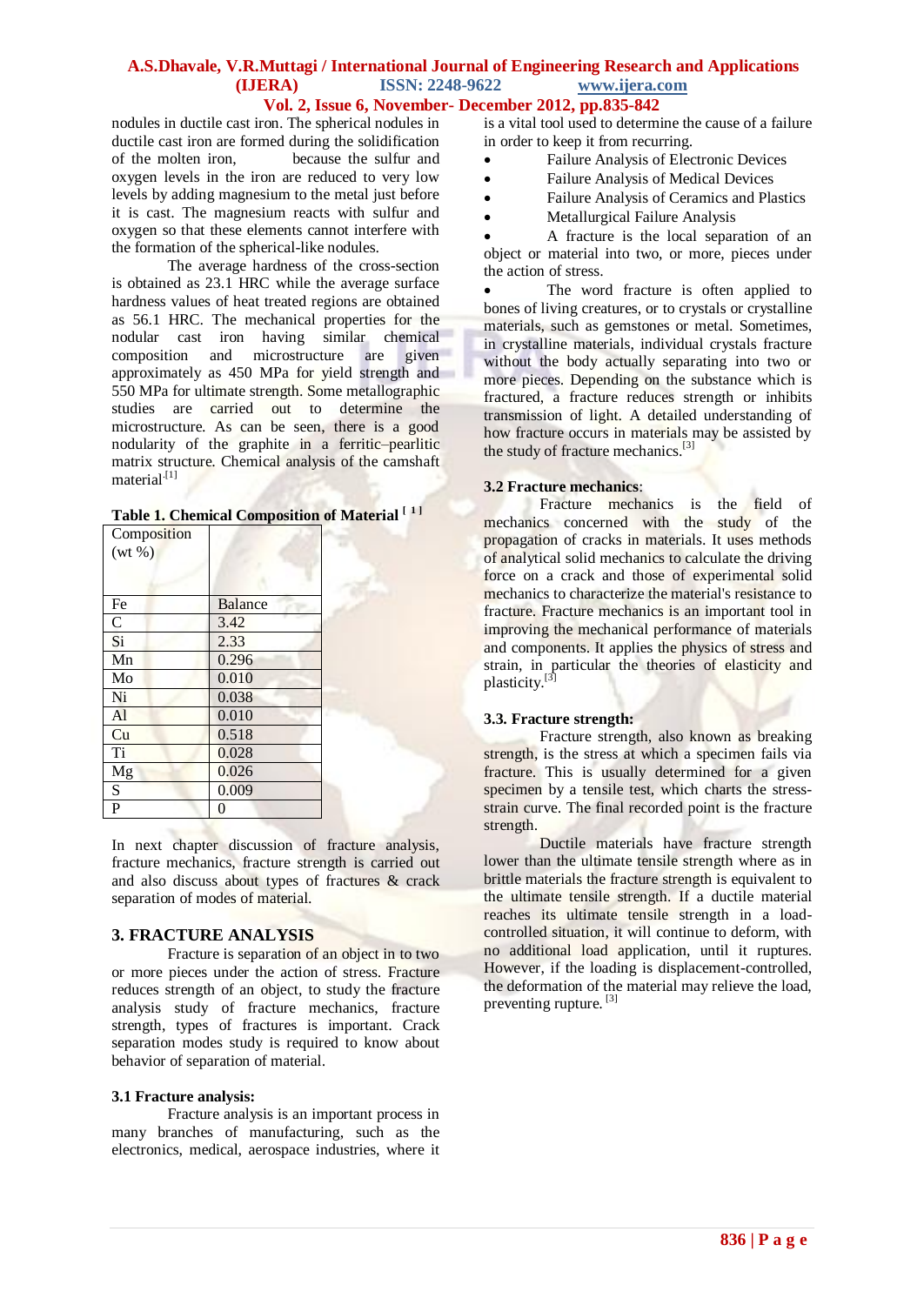# **A.S.Dhavale, V.R.Muttagi / International Journal of Engineering Research and Applications (IJERA) ISSN: 2248-9622 www.ijera.com**

# **Vol. 2, Issue 6, November- December 2012, pp.835-842**

**3.4. Types of fractures: 3.4.1 Brittle fracture:**



**Figure 3.4.1 a) Brittle fracture i[n glass](http://en.wikipedia.org/wiki/Glass) [3 ]**



**Figure 3.4.1 b) Fracture of an Aluminum Crank Arm [ <sup>3</sup> ]**

Fracture of an Aluminum Crank Arm. As shown in pictures there are two different shades one is bright and other is dark. The bright shade indicates brittle fracture and dark shade indicates fatigue fracture.

In [brittle](http://en.wikipedia.org/wiki/Brittle) fracture, no apparent [plastic](http://en.wikipedia.org/wiki/Plasticity_(physics))  [deformation](http://en.wikipedia.org/wiki/Plasticity_(physics)) takes place before fracture. In brittle crystalline materials, fracture can occur by [cleavage](http://en.wikipedia.org/wiki/Cleavage_(crystal)) as the result of [tensile stress](http://en.wikipedia.org/wiki/Tensile_stress) acting normal to crystallographic planes with low bonding In [amorphous solids,](http://en.wikipedia.org/wiki/Amorphous_solid) by contrast, the lack of a crystalline structure results in a [conchoidal fracture,](http://en.wikipedia.org/wiki/Conchoidal_fracture) with cracks proceeding normal to the applied tension. [3]

# **3.4.2 Ductile fracture:**



**Figure 3.4.2 Ductile fracture [ 3 ]**

In [ductile](http://en.wikipedia.org/wiki/Ductile) fracture, extensive plastic deformation takes place before fracture. The terms rupture or ductile rupture describes the [ultimate](http://en.wikipedia.org/wiki/Ultimate_failure)  [failure](http://en.wikipedia.org/wiki/Ultimate_failure) of [tough](http://en.wikipedia.org/wiki/Toughness) ductile materials loaded in tension. Rather than cracking, the material "pulls apart," generally leaving a rough surface. In this case there is slow propagation and absorption of large amount energy before fracture.

Many ductile metals, especially materials with high purity, can sustain very large deformation of 50– 100% or mor[e strain before](http://en.wikipedia.org/wiki/Strain_(materials_science)) fracture under favorable loading condition and environmental condition. The strain at which the fracture happens is controlled by the purity of the materials. At room temperature, pure [iron](http://en.wikipedia.org/wiki/Iron) can undergo deformation up to 100% strain before breaking, while [cast iron](http://en.wikipedia.org/wiki/Cast_iron) or [high](http://en.wikipedia.org/wiki/Plain-carbon_steel)[carbon steels](http://en.wikipedia.org/wiki/Plain-carbon_steel) can barely sustain 3% of strain.

Because ductile rupture involves a high degree of plastic deformation, the fracture behavior of a propagating crack as modeled above changes fundamentally. Some of the energy from stress concentrations at the crack tips is dissipated by plastic deformation before the crack actually propagates. The basic steps sample of smallest cross-sectional area, void formation, void coalescence (also known as crack formation), crack propagation, and failure, often resulting in a cupand-cone shaped failure surface.<sup>[3]</sup>

## **3.4. Crack separation modes:**



**Figure 3.4. Crack separation modes [ <sup>3</sup> ]**

There are three ways of applying a force to enable a crack to propagate:

 **Mode I crack** – Opening mode (a [tensile](http://en.wikipedia.org/wiki/Tensile_stress)  [stress](http://en.wikipedia.org/wiki/Tensile_stress) normal to the plane of the crack)

 **Mode II crack** – Sliding mode (a [shear](http://en.wikipedia.org/wiki/Shear_stress)  [stress](http://en.wikipedia.org/wiki/Shear_stress) acting parallel to the plane of the crack and perpendicular to the crack front)

 **Mode III crack** – Tearing mode (a [shear](http://en.wikipedia.org/wiki/Shear_stress)  [stress](http://en.wikipedia.org/wiki/Shear_stress) acting parallel to the plane of the crack and parallel to the crack front)<sup>[3]</sup>

In the next chapter is discussion of different methods of fracture analysis is carried out to study about methods of fracture analysis.

# **4. METHODS OF FRACTURE ANALYSIS**

To study fracture analysis of camshaft, there are different methods by which fracture analysis can be studied, different methods means tools and techniques used to study of fracture analysis.

## **4.1 Methods of fracture Analysis:**

The failure analysis of many different products involves the use of the following tools and techniques: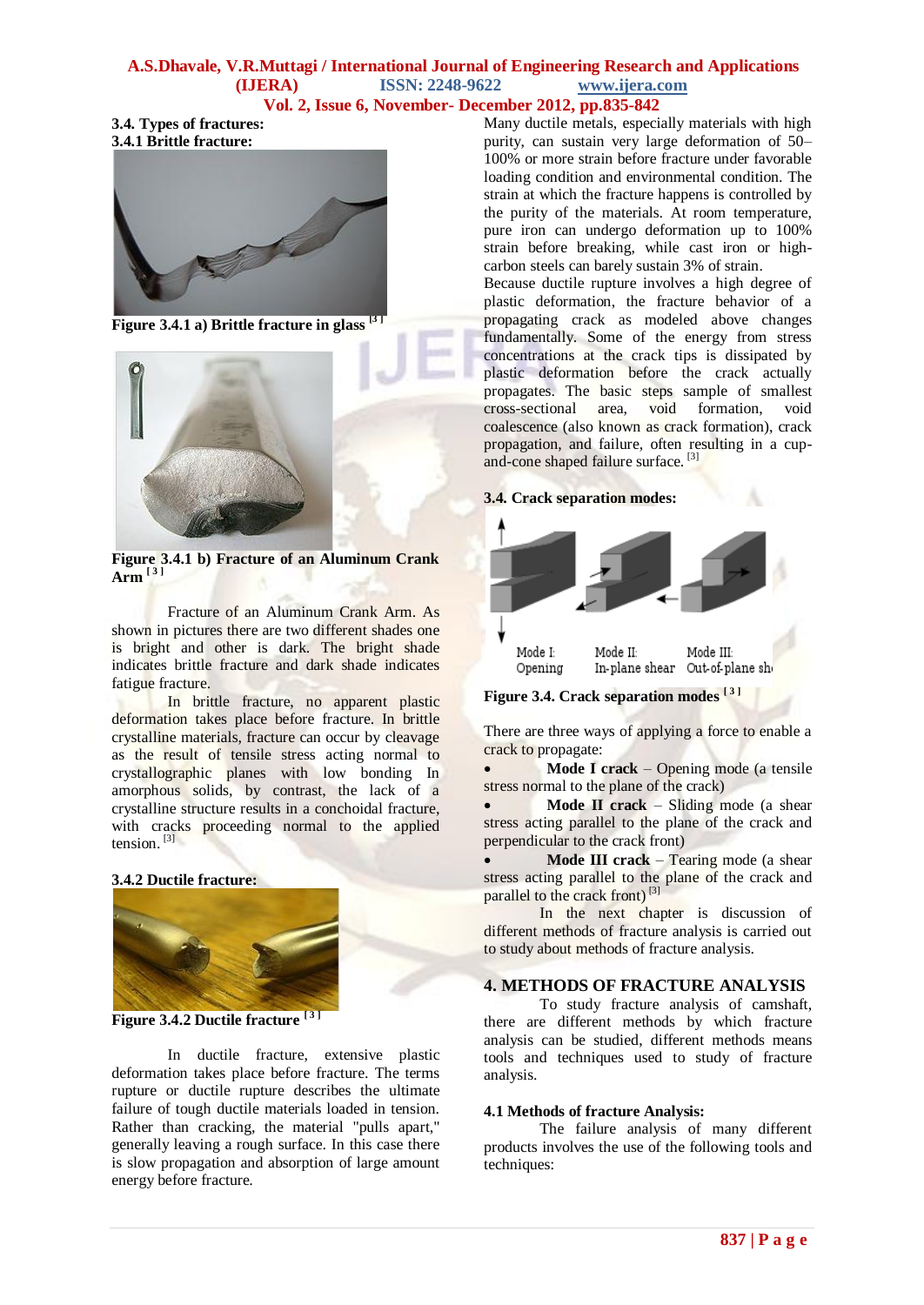#### **4.2 Microscope:**

A microscope is an [instrument](http://en.wikipedia.org/wiki/Laboratory_equipment) to see objects too small for the naked eye. The science of investigating small objects using such an instrument is called [microscopy.](http://en.wikipedia.org/wiki/Microscopy) [Microscopic](http://en.wikipedia.org/wiki/Microscopic) means invisible to the eye unless aided by a microscope.<sup>[3]</sup>

#### **4.3 Sample Preparation:**

Sample preparation is an essential stage in the analysis process. It takes place between sample taking and measuring the prepared sample by means of X-ray spectrometry or X-ray diffraction. Depending on the type of sample, there are various ways to prepare it in such a way that the sample is ready for measurement. [3]

#### **4.4 Spectroscopic Analysis:**

Spectroscopy is the study of the interaction between [matter](http://en.wikipedia.org/wiki/Matter) and [radiated energy,](http://en.wikipedia.org/wiki/Radiation) spectroscopy originated through the study of [visible light](http://en.wikipedia.org/wiki/Visible_light) dispersed according to its [wavelength,](http://en.wikipedia.org/wiki/Wavelength) e.g., by a [prism.](http://en.wikipedia.org/wiki/Prism_(optics)) Later the concept was expanded greatly to comprise any interaction with radiative energy as a function of its wavelength or [frequency.](http://en.wikipedia.org/wiki/Frequency) Spectroscopic data is often represented by a [spectrum,](http://en.wikipedia.org/wiki/Spectrum) a plot of the response of interest as a function of wavelength or frequency. [3]

## **4.5 Scanning Electron Microscopy:**

The scanning electron microscope (SEM) is a type of [electron microscope](http://en.wikipedia.org/wiki/Electron_microscope) that images the sample surface by scanning it with a high-energy beam of [electrons](http://en.wikipedia.org/wiki/Electron) in a [raster scan](http://en.wikipedia.org/wiki/Raster_scan) pattern. The electrons interact with the atoms that make up the sample producing signals that contain information about the sample's surface [topography,](http://en.wikipedia.org/wiki/Topography) composition and other properties such as [electrical conductivity.](http://en.wikipedia.org/wiki/Electrical_conductivity) [3]

In the next chapter study of camshaft fracture is discussed, in this camshaft fracture discussion is carried out & also discussion of techniques of experiment is carried out.

## **5. CASE STUDY OF CAMSHAFT FRACTURE**

Camshaft is the main component in the 4 stroke engine, which is used to lift of inlet and exhaust valve. Working of camshaft is not proper then efficiency of engine is reduced. So study of camshaft fracture is important. Study of camshaft fracture is discussed with the help of two techniques of experiments  $1<sup>st</sup>$  is scanning electron microscopy  $\&$  2<sup>nd</sup> is finite element analysis in which reason of fracture of cam shaft is find out.

#### **5.1 Case Study of Camshaft Fracture:**

The camshaft is a shaft having some semioval protrusions which are designed to control the open and close intervals of the inlet and exhaust poppet valves in the gasoline and diesel engines. Rotation of the cam which takes its movement from the crankshaft via a chain or a trigger belt causes its profile to slide against the smooth flat closed end of a cylindrical member known as a follower. In this study, fracture analysis of a camshaft of an automobile engine is carried out. The analyzed camshaft is fractured after a very short period of usage of the car. For the determination of the failure reason, the microstructure and chemical compositions of the camshaft material are determined. Some fractographic studies are carried out to assess the fracture conditions. A stress analysis is also carried out by the finite element technique for the determination of highly stressed regions on the camshaft.

The automotive sector has reached a very high production capacity in the last decades. Depending on this increasing capacity, its stable growth is anticipated in the world economy. The economic value of the work capacity in the automotive sector is very large and this shows that the automotive sector is the 6th economic sector worldwide. The sector has an interrelationship with more than 300 different fields. So, if there is any malfunction in the main or side industries, the whole functions of the produced cars are influenced. On the other hand, the failure analysis is a special field of study for materials and mechanical engineers. On one side, the materials engineer is intended to develop his/her observational and reasoning skills for the understanding

of interrelationship between observable features and properties or performance. On the other side, the mechanical engineer studies on the possible failure locations and types and amount of the existent stress levels. Many studies have been carried out on the automotive failure analysis. Among these, Study has shown that the mostly failed parts are from engine and its components among the automotive failures. This is followed by the drive train failures. Among the studies on the engine component failures in a camshaft using the crack-modeling method. They concluded that the crack-modeling method, which predicts fatigue limits of stress concentrations using a fracture mechanics approach, was able to predict the behavior of an automotive camshaft component in two different design cases under both bending and torsion loading. Moore studied a crankshaft failure and decided that the reason for the failure is fatigue propagation due to combined bending and torsion stresses. The actual level of these stresses as compared to design or expected stress levels in their studied engine was unknown. Cams are designed to control the open and close intervals of the inlet and exhaust poppet valves. The radial cam used for this purpose consists of a circular disc having a semioval triangular protrusion. Rotation of the cam causes its profile to slide against the smooth flat closed end of a cylindrical member known as a follower. [1]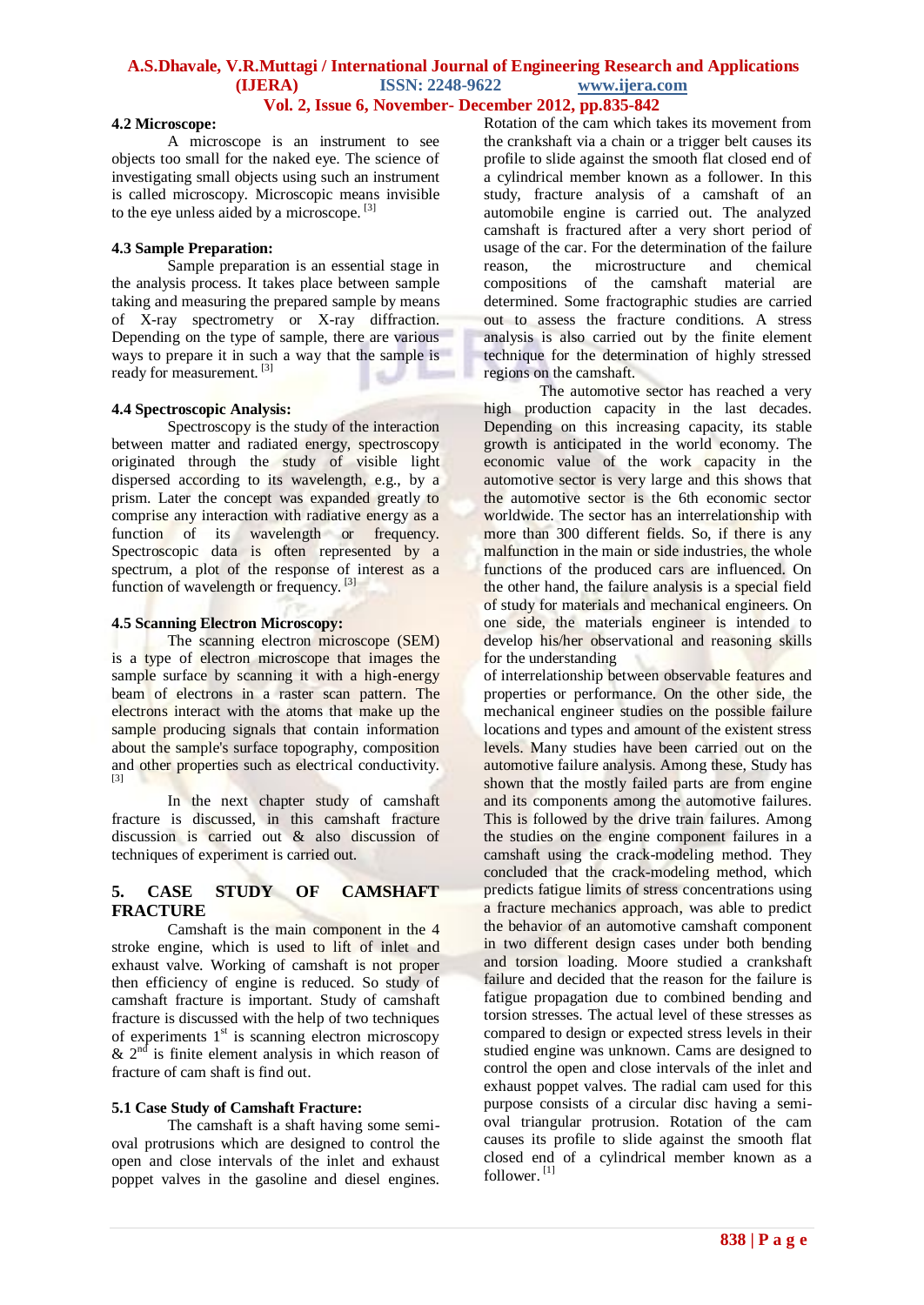The cam profile has a follower lift or valve opening side and a corresponding follower fall or valve closing side. Both the lift and fall sides of the profile can be divided in to three phases which are; the cam ramp, the cam flank and, the cam nose. With the four-stroke cycle engine, the cycle of events of the inlet and exhaust valve opening and closing is performed by the camshaft in one revolution, but the piston strokes (induction, compression, power, and exhaust) are completed in two crankshaft revolutions. Consequently, for the camshaft timing cycle to be in phase with the crankshaft angular movement, the camshaft has to turn at half crankshaft speed, that is, a 2:1 speed ratio. The crankshaft to camshaft drive may be transmitted by three different methods: chain, belt, or gear (Fig.5 a). There are several types of camshaft arrangement including cylinder block mounted camshaft, OHC with injection pump drive for diesel engines, twin OHC drive for gasoline engines etc.<sup>[1]</sup>



**Figure 5 a) Schematic view of camshaft on an engine [ <sup>2</sup> ]**

The camshafts are generally produced by casting or forging. The cast camshafts are made from modular cast iron. The cam surfaces and journal surfaces are heat treated to obtain hard surfaces. In this study, fracture analysis of a camshaft of an automobile engine is carried out The analyzed camshaft is fractured after a very short period of usage of the car. For the determination of the failure reason, several experimental studies are carried out as well as a finite element stress analysis. The failure is occurred as a sudden fracture at very close to bearing location where there is a stress concentration. The experimental studies include the determination of the microstructure and chemical compositions of the camshaft material. Some fractographic studies are also carried out to assess the fracture conditions.

# **5.2 Techniques of Experiment: 5.2.1 SEM analysis of fractured surfaces:**

Scanning electron microscopy studies are carried out to assess the reason of the fracture. Some casting defects are observed in the fractured surface.

There is some gas cavities resulted from the improper casting conditions and these cavities are accumulated at a certain location (Fig. 5.1.1). These cavities cause stress concentration and behave as a crack in the cross-section. With cycling and variable load conditions the whole cross-section is fractured. As the fractured region is itself has a stress concentration due to the overall design and construction of the camshaft (Fig. 5.1.1), these cavities accelerated the fracture. [1]



**Figure.5.1.1 SEM views of the fractured surface 2 ]**

## **5.2.2 Finite element analysis:**

The stress analysis of the camshaft is carried out for the determination of the stress concentration level at the fracture region by the finite element method. The commercial finite element code, ANSYS 7.0, is used for the analyses. As the camshaft is symmetric at the middle section, only half of the shaft is modeled in the study. The finite element model, loading and boundary conditions are given. The model consists of 22385 SOLID92 elements which is a 10 nodes tetrahedral feature. As the camshaft has a evolutional movement, the angular velocity is also considered in the stress analysis.



**Figure 5.1.2. The finite element model, loading and boundary conditions [ <sup>2</sup> ]**

During the revolution of the camshaft, each cam is affected by different forces. For the analysis of this different loading condition and for the determination of most dangerous position, 12 stress analyses are carried out by turning the camshaft with  $30^0$ . The most dangerous position of the camshaft is given. As can be seen, the highest stresses occur at the fractured section and at the beginning location of the fracture as shown with an arrow in the fractured section. The stress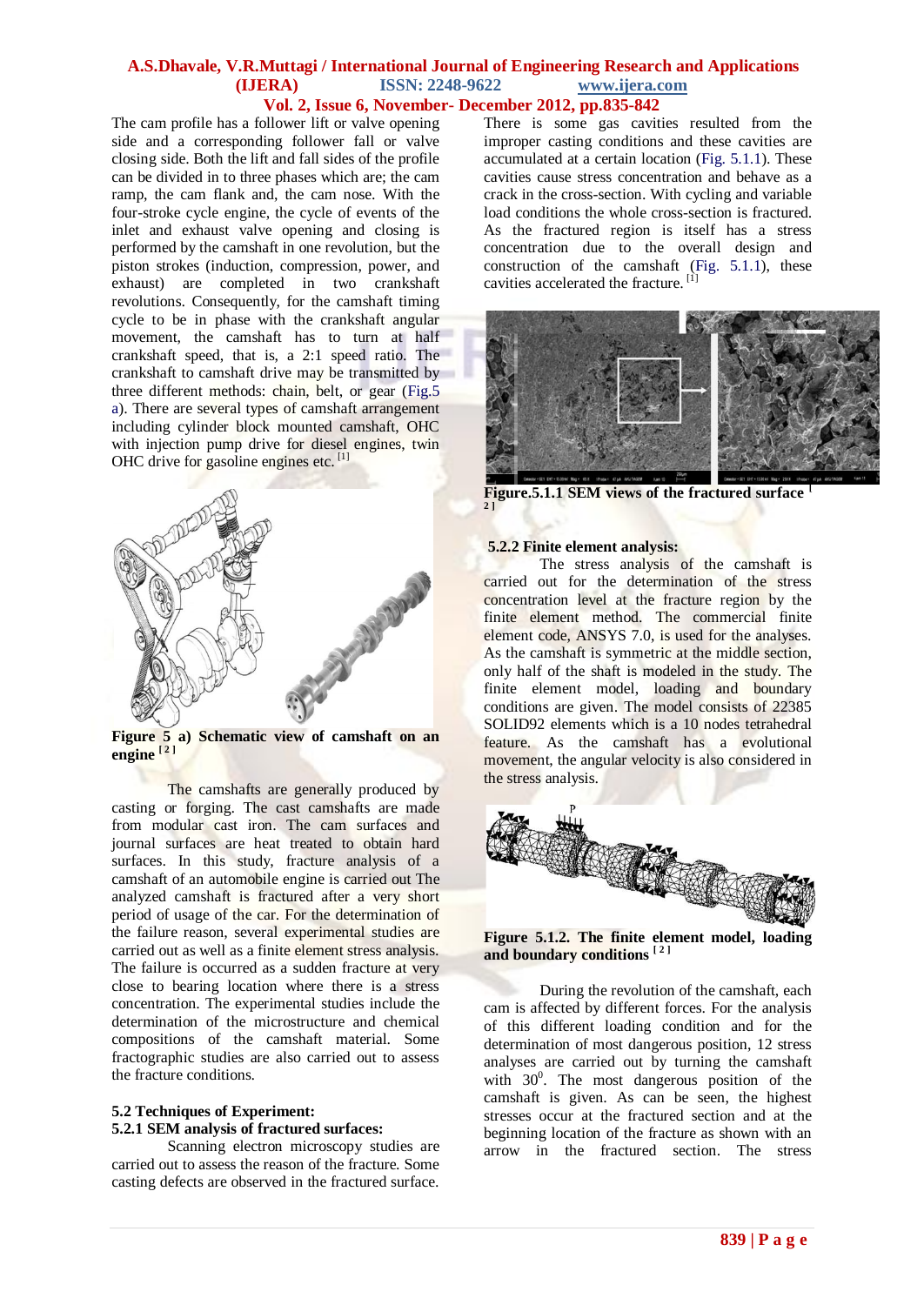# **A.S.Dhavale, V.R.Muttagi / International Journal of Engineering Research and Applications (IJERA) ISSN: 2248-9622 www.ijera.com**

**Vol. 2, Issue 6, November- December 2012, pp.835-842**

concentration factor at the cracked section is approximately 4.<sup>[1]</sup>

In the next chapter dynamic modeling of camshaft is discussed, which is required in design of camshaft, in this SDOF & MDOF is also discussed.

## **6. DYNAMIC MODELING**

The design engineer is able to design appropriate design of products by using mathematical tool which is known as dynamic modeling, it is used to describe the behavior of physical system. In this study dynamic model of camshaft is represented. Every mechanical system has infinite degree of freedom, if degree of freedom is more then more accurate simulation obtained.

## **6.1 Dynamic Modeling:**

Dynamic modeling is a mathematical tool that is used to describe the behavior of physical systems. These systems may be represented by single or multiple differential equations and may be a mechanical, electrical, thermal, or any other timevarying system. In this particular case, only dynamic models for mechanical systems are considered. Every real mechanical system has infinite degrees of freedom. The higher the degree of freedom in the model, the more accurate the simulation will be, at the price of model complexity and computation time.

In order to have a reasonable computation time and acceptable results, the model needs to be simplified. The simplification of model may be done by reducing the degrees of freedom by combining masses, stiffness constants, and damping coefficients. The simplest dynamic model is a single degree of freedom model with one mass, one spring, and one damper. More complex models have multiple degrees of freedom with multiple masses, springs, and dampers. The application of dynamic modeling to cam-follower systems was first seen in the automotive industry in 1953 when a singledegree-of-freedom dynamic model was created with good correlation between experimental and simulated data. Superior correlation was obtained when a twenty-one degree-of-freedom dynamic model was created for the valve-train system. The disadvantage of the latter model was a longer modeling and computational time. Other applications included modeling of a robotic arm with impact and modeling of industrial camfollower systems.

By creating a dynamic model, the designer is able to determine the behavior of a system prior to expensive manufacture, assembly, and testing. If the requirements are not met, appropriate fundamental changes may be made early on in the product cycle to obtain acceptable behavior. [2]

## **6.2 Single degree-of-freedom model (SDOF):**

A single degree of freedom SDOF model is the simplest dynamic model. An SDOF model can have one or two lumped masses and is typically used as a quick approximation of the dynamic behavior of a system prior to increasing the complexity of the model for a more accurate analysis. [2]

#### **6.2.1 One-mass dynamic models:**

One-mass SDOF model is a simplified model used to predict the dynamic behavior of the motion of a system. A dynamic model was developed for the high-speed motion of a camactuated engine valve and overhead valve linkage shown in Figure 6.1.1.



**Figure6.1.1 Overhead valve linkage [ <sup>3</sup> ]**

To simplify the system shown in Figure 6.1.1, divided the valve-train into several concentrated masses, and then relocated the masses to the valve head's axis of translation using the appropriate lever ratios to create one lumped mass. Once the lumped parameters were obtained, equations of motion were developed. To create the equations of motion, the forces acting on the system were identified. These comprised the spring force, inertia force, linkage compression force, friction force, and gas force. The spring force into valve spring compression force, valve spring preload force, and the force produced due to the vibration of the springs. Three types of friction were taken into account for the damping, namely coulomb friction, viscous friction proportional to relative velocity, and viscous friction proportional to absolute velocity. The most complex portion of the equation was determined to be the gas force, which occurred when there was a difference in pressures. The gas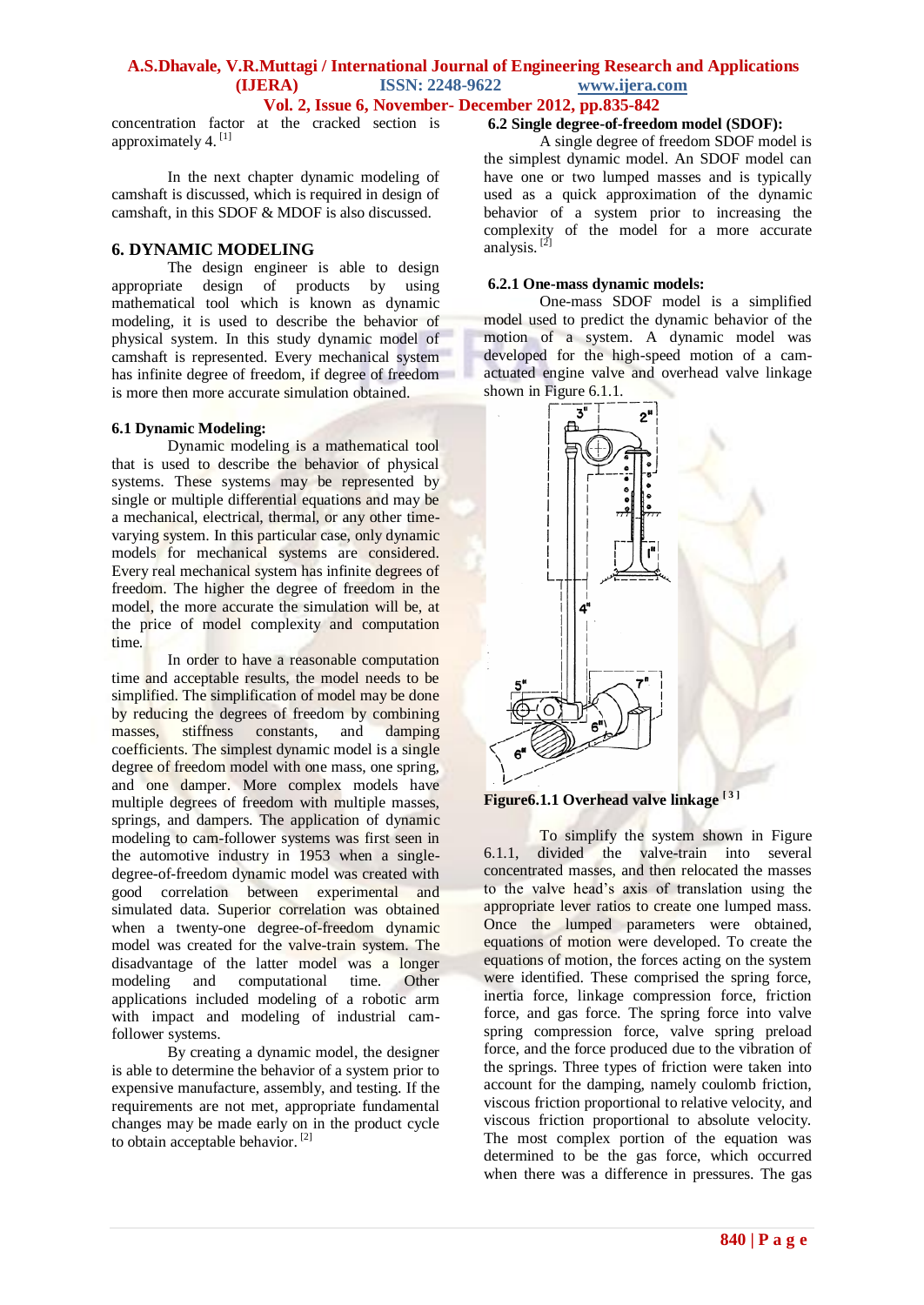force was very complex to model and would have required experimental data which was not readily available, therefore it was neglected. The equations of motion were created for the simplified one mass model shown in Figure 6.1.2. [2]



**Figure6.1.2 Simplified Valve Train One-Mass Model [2 ]**

$$
\ddot{x} + 2\zeta_1 \omega_{n-1} \dot{x} + \omega_{n-1}^2 x = \frac{1}{M} F(t)
$$
  

$$
\ddot{x} + 2\zeta_3 \omega_{n-2} \dot{x} + \omega_{n-2}^2 x = \frac{1}{M} F(t)
$$
  

$$
\ddot{x} + 2\zeta_2 \omega_{n-2} \dot{x} + \omega_{n-2}^2 x = \frac{1}{M} F(t)
$$

Depending on the cam and follower contact condition. Where  $\dot{y} > 0$  (valve opening),  $\dot{y} < 0$ (valve closing) and  $x < 0$  (valve jumps), respectively. The variable *x* represents the displacement of mass *M* with respect to equivalent cam. The validity of a mathematical model when the compared the simulated results with the experimental result. Other works that followed tried to improve upon different aspects of the modeling in attempt to increase accuracy or obtain a better understanding of the problems. Most of the work tried to increase accuracy by increasing the degree of freedom of the spring mode. Determined that the single degree of freedom model is satisfactory as long as it meets two conditions: [2]

1. The excitation amplitudes near the first mode frequency are significantly greater than those at the second mode frequency.

2. The higher mode vibrations are not able to build up over time to high magnitudes.

While condition 2 is true for most cam follower systems where the follower rests on the cam through a large portion of the cycle or the excitations were low and internal damping was enough to damp the excitations. While many researchers have utilized the one-mass SDOF model to perform their analysis, others venture into the two-mass SDOF model and multiple degrees of freedom (MDOF) models.

The advantage of using a one-mass SDOF model is simplicity & disadvantage is a one mass model does not predict the valve jump accurately. Therefore, a multi-mass model was created to eliminate this possibility.<sup>[2]</sup>

#### **6.2.2 Two-mass dynamic models:**

The addition of the second mass in the SDOF model allowed one to determine the contact force between the cam and follower and obtain a more accurate result, and also predict jump more accurately than the one-mass models. The masses in the two-mass model were divided and located at the valve head and the follower. The linkages' flexibilities were modeled and included between the two masses, while the valve head spring connected the mass at the valve head to the ground. With the addition of the above parameters, a two-mass SDOF model was developed and is shown in Figure 6.1.2



$$
M\ddot{x} + b\dot{x} + \left[1 + \frac{k}{K} - \frac{\dot{y}}{|\dot{y}|}\varphi\right]Kx = M\ddot{Y} + k(Y + h)
$$

$$
F_c = b\dot{x} + Kx + \ddot{Y}M_1
$$

**Figure 6.1.2 Simplified Valve Train 2-Mass 1- DOF Model [ <sup>2</sup> ]**